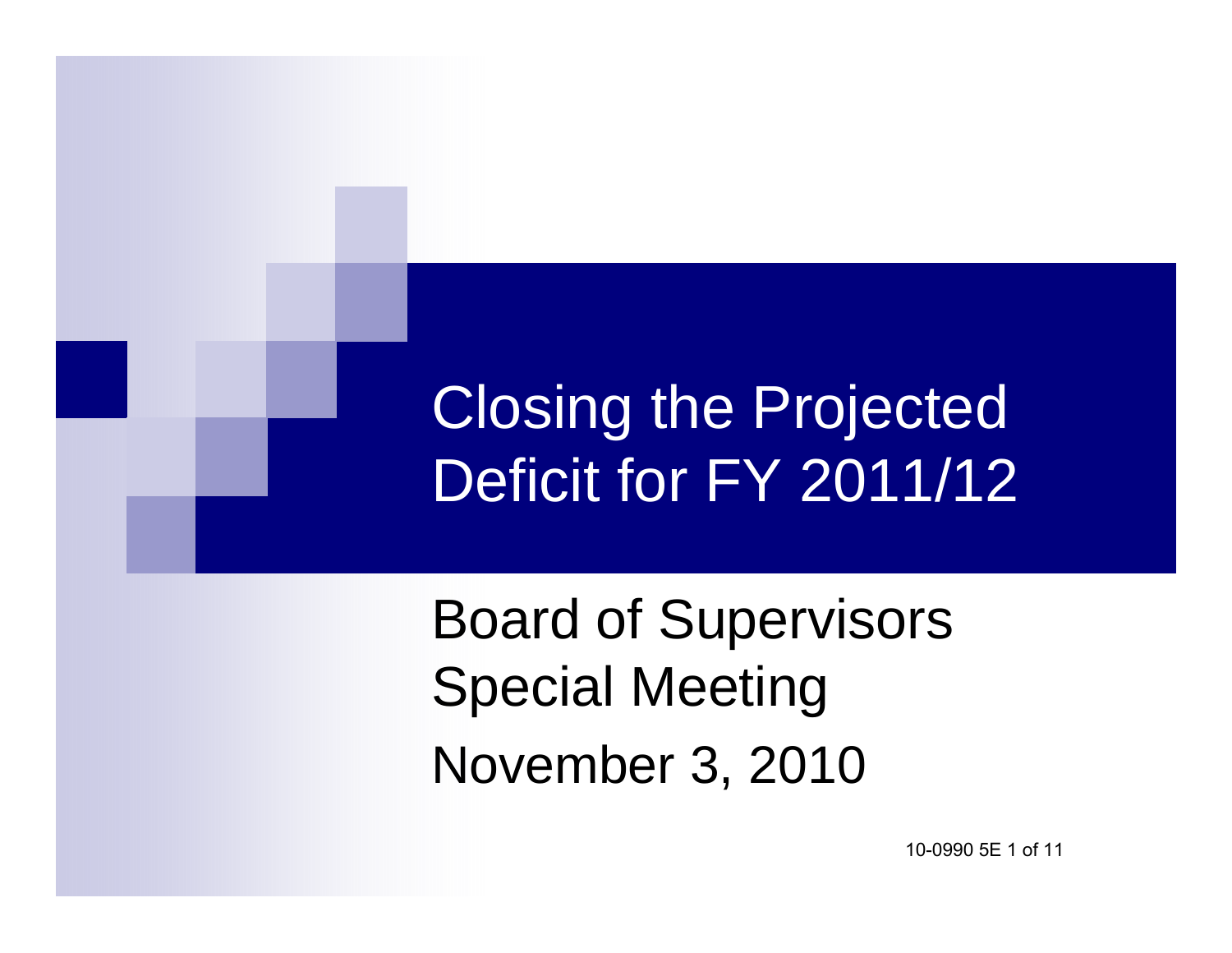## Today's Agenda

- Review and discuss CAO Proposed Reduction Plan for FY 2011/12 – Attachment A (excluding Parks, Auditor-Controller, and Law and Justice) □ Parks and Auditor-Controller on Nov 8<sup>th</sup>
	- Law and Justice previously discussed on Nov 1st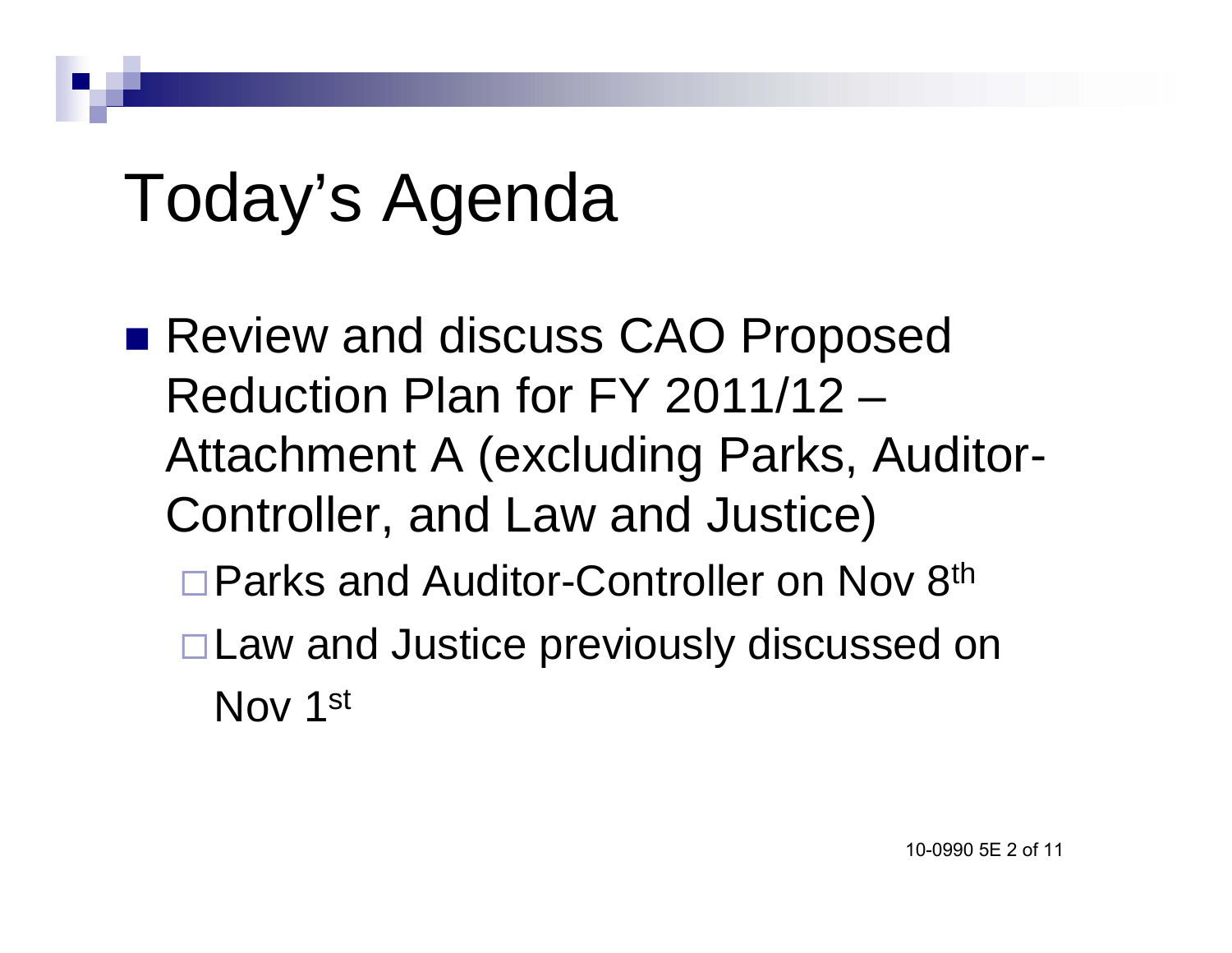## Management by Budget

- Since 2008 no time to be strategic reacted to the spiraling downward economic trend
- Cuts have been bad now they are ugly
- Reductions have been going on since 2008 and have many layers and complexities
- Need to begin thinking about when things get better – what & what not to rebuild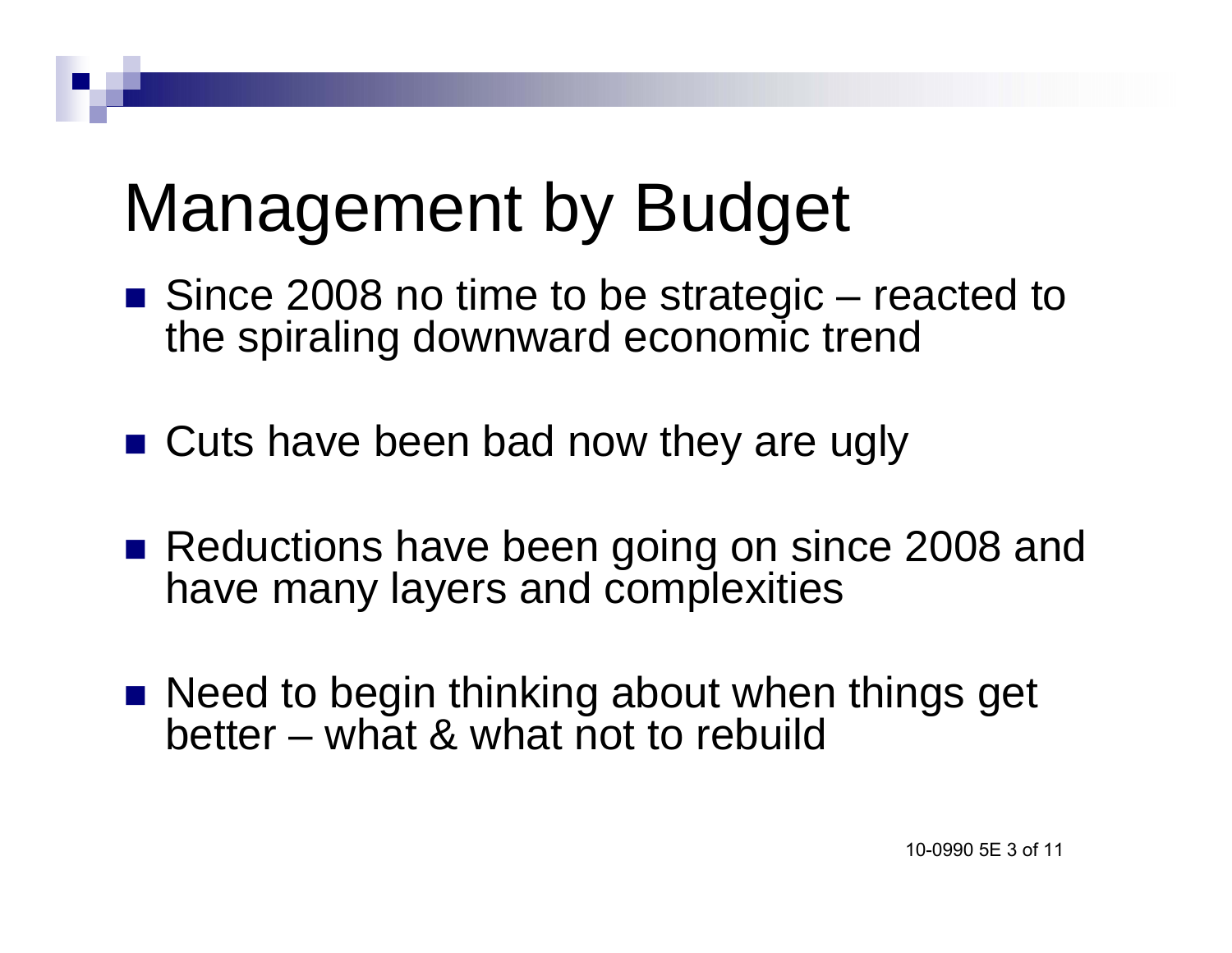### Results

- Track record has been good kept red ink off the ledger
- We have not had to course correct but we can if we need to
- Reduction process has made us more efficient
- Found out what we can do without and what we really need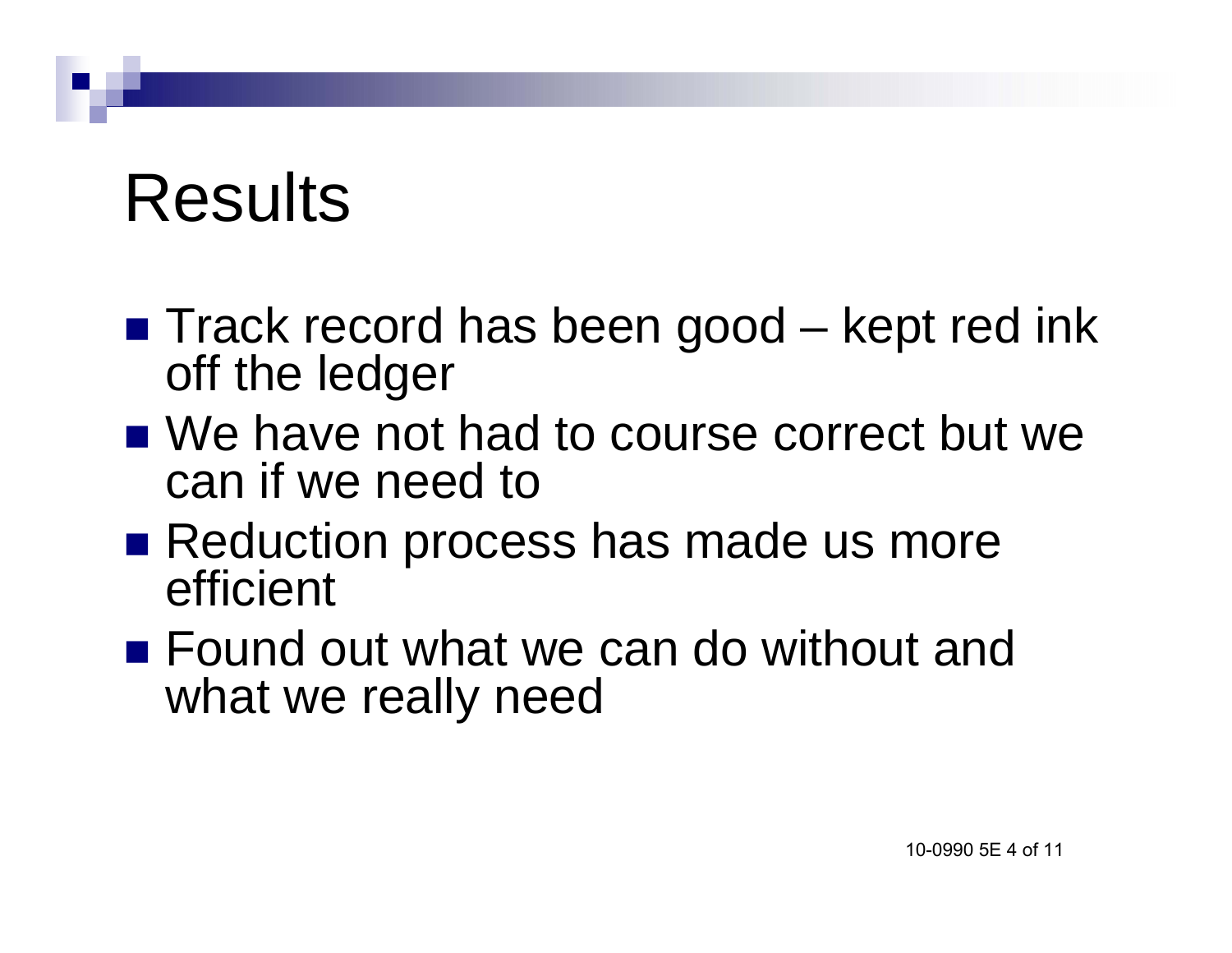### Board's Direction

- Act quickly and decisively
- **Look at discretionary non-mandated and** preserve front line enforcement
- Recommend sustainable reductions
- **Provide information on service impact of** reductions
- Make reductions within context of the whole organization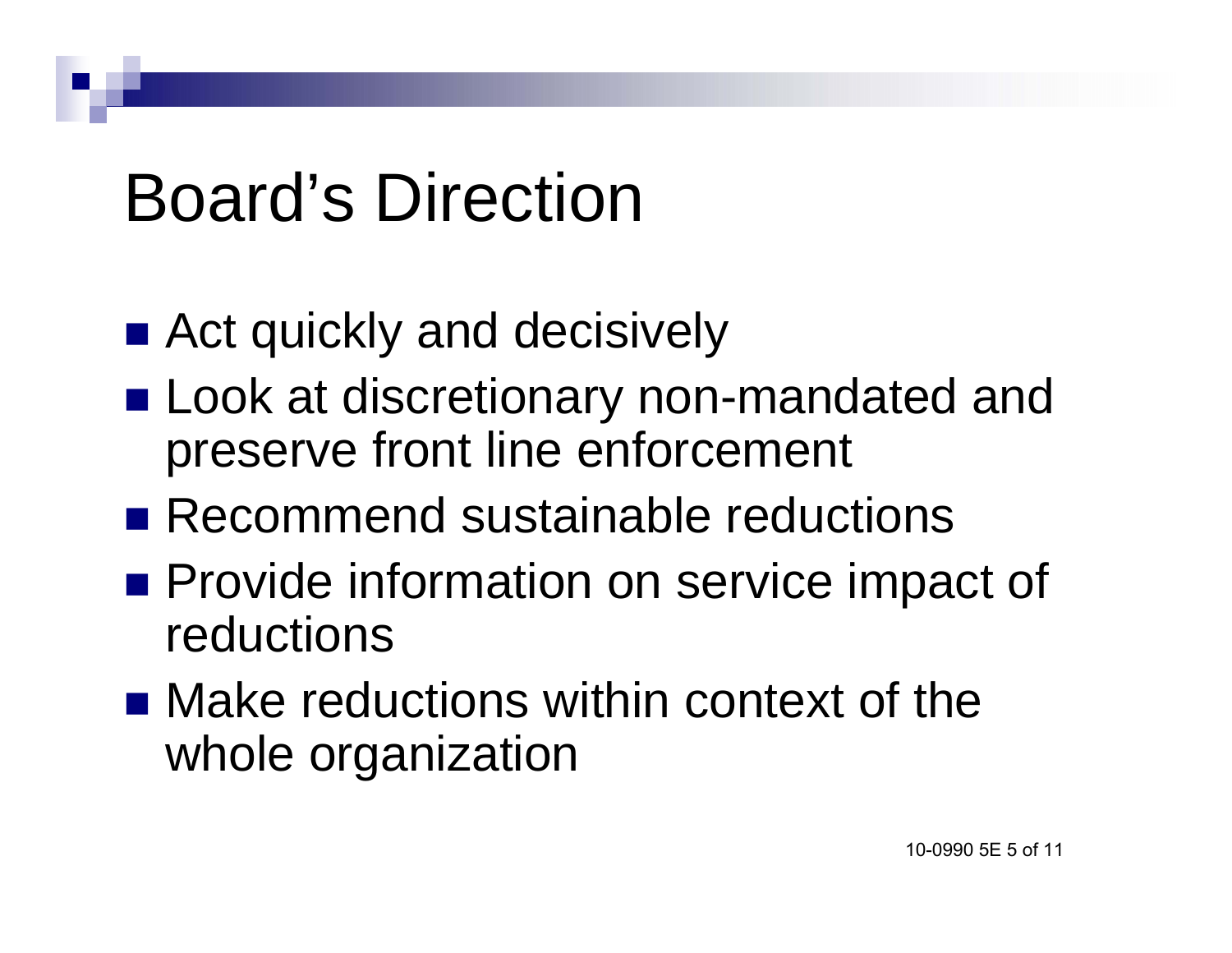#### What went into process

- Not a free fall think of a cat falling
- Organization deeply reflected on what is important and necessary in our service to public
- CAO staff working more closely with Departments than at any time in the past 20 years
- Tough discussions and challenging decisions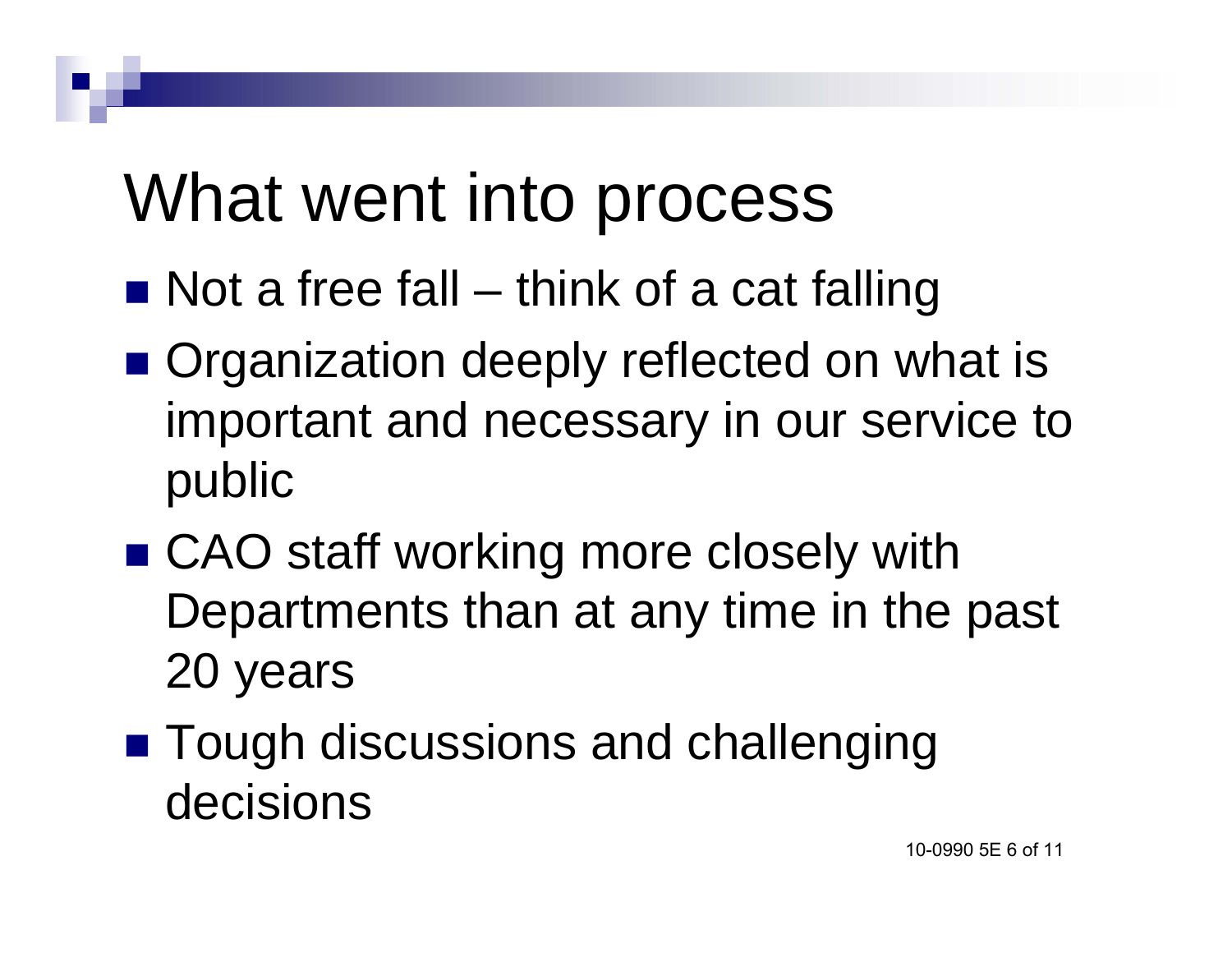# Every Program has a Defender

- **The County has invested discretionary** resources in services to meet community needs
- Community has appreciated these services
- Challenge today is how to maintain fundamental government operations with limited resources
- CAO Reduction Plan attempts to balance critical organizational and community service needs within available resources 10-0990 5E 7 of 11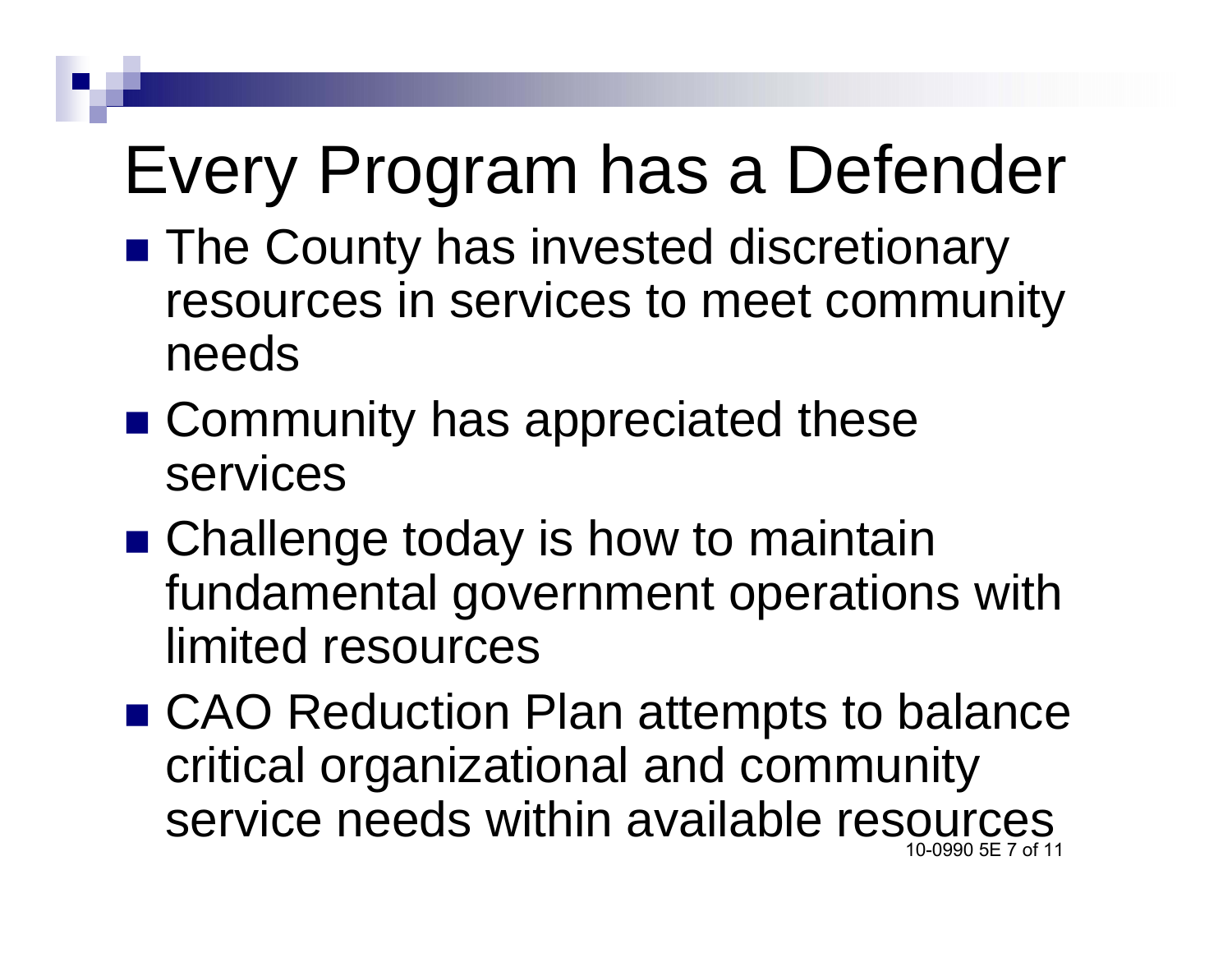#### Discussion not Decision

■ Recommend the Board:

□ Review each program reduction in order,

Ask questions of CAO and/or Department staff,

Accept public comment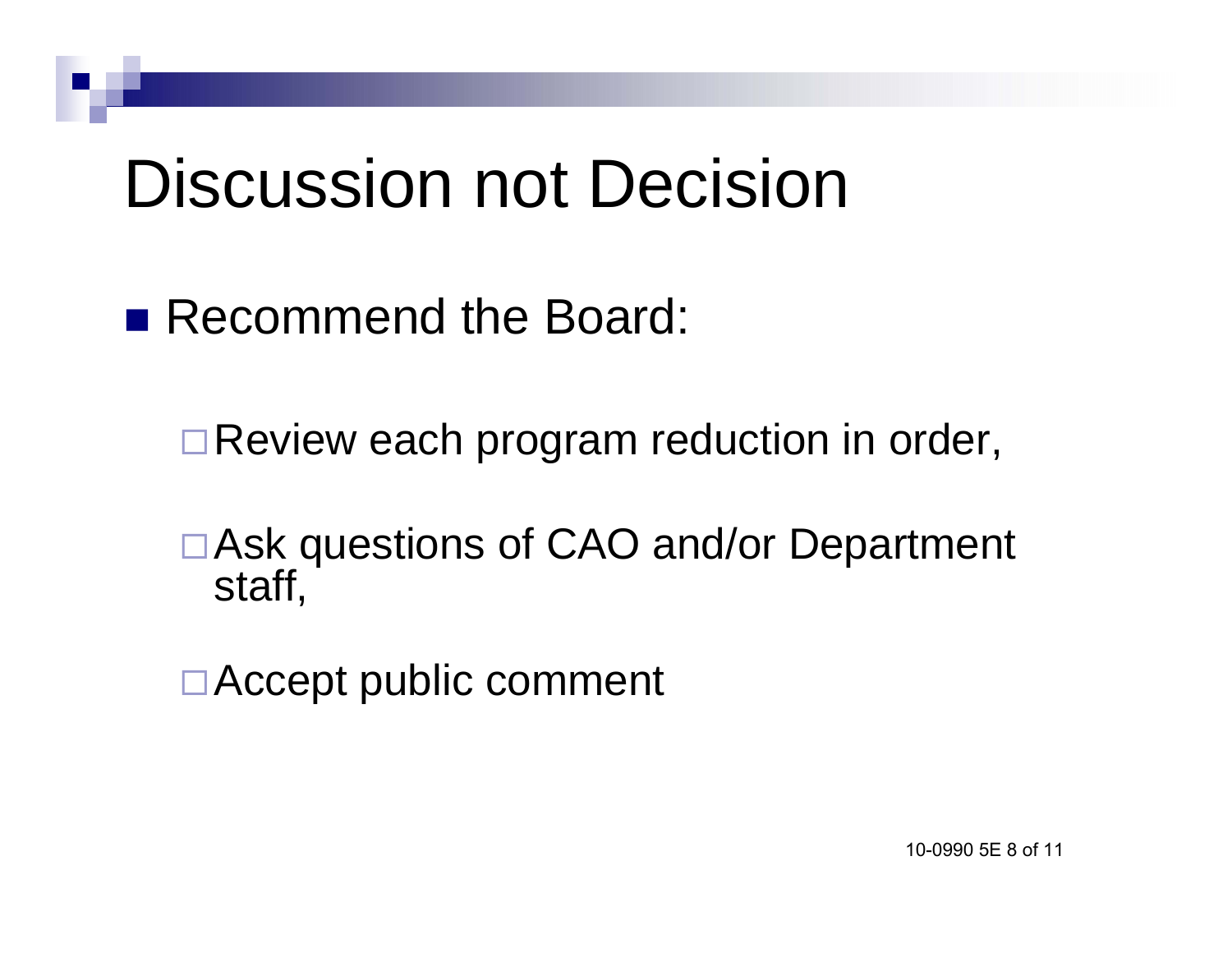# Order of Discussion - Morning

- □ Library Branch Subsidy and Museum
- □ Senior Programs (Nutrition/Legal/Day Care)
- □ General Plan Implementation
- **□ Economic Development**
- General Fund Contribution to Roads
- GIS
- **DUCCE**
- □ Grand Jury
- □ Veteran Affairs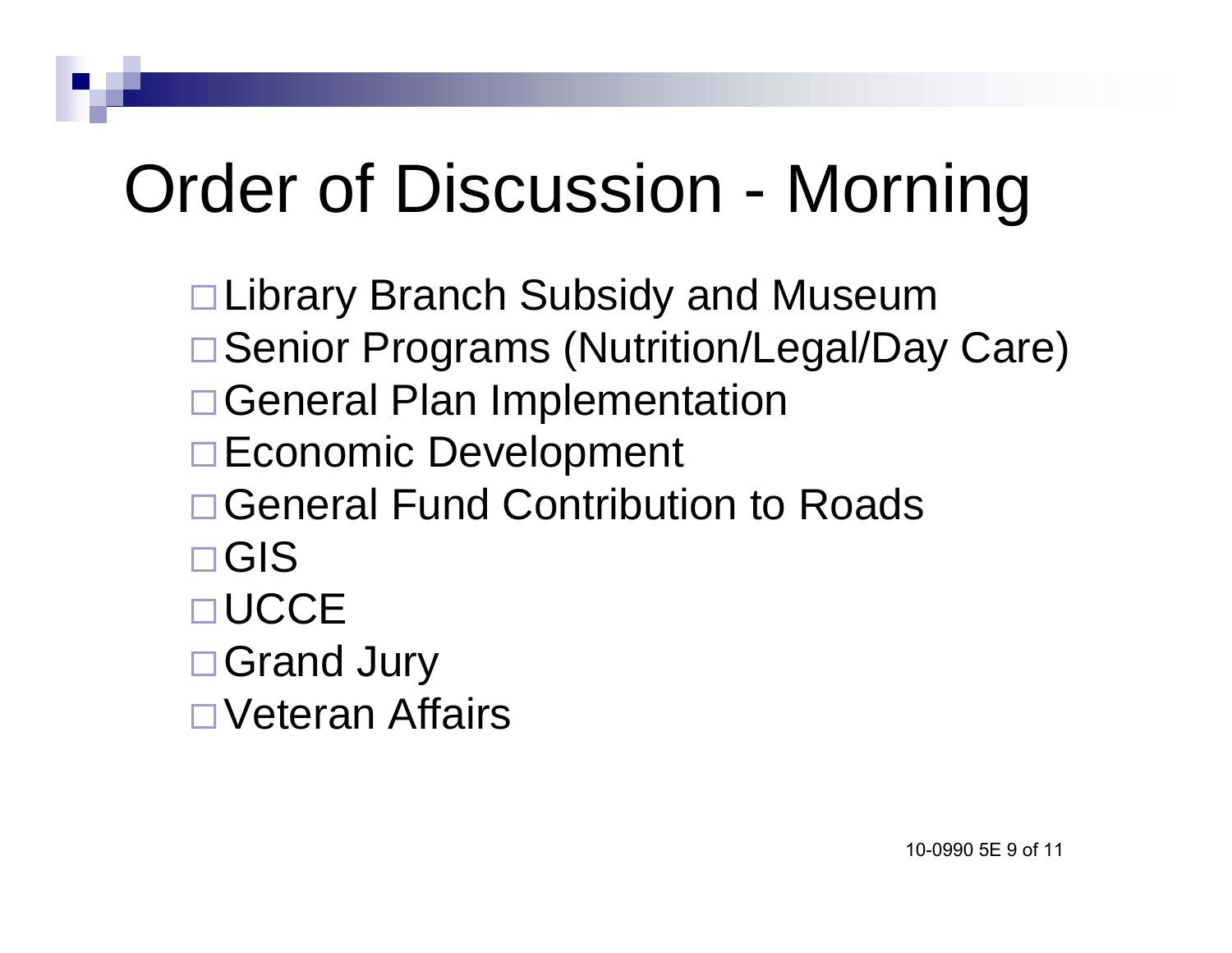## Order of Discussion - Afternoon

- General Government Departments
	- **Human Resources**
	- $\mathbb{R}^2$ County Counsel
	- $\mathbb{R}^3$ CAO
	- $\mathbb{R}^2$ Treasurer/Tax Collector
	- $\mathbb{R}^3$ Recorder Clerk/Elections
	- $\mathbb{R}^3$ Assessor
	- $\mathcal{L}^{\text{max}}$ Information Technologies
	- $\mathbb{R}^2$ Board of Supervisors